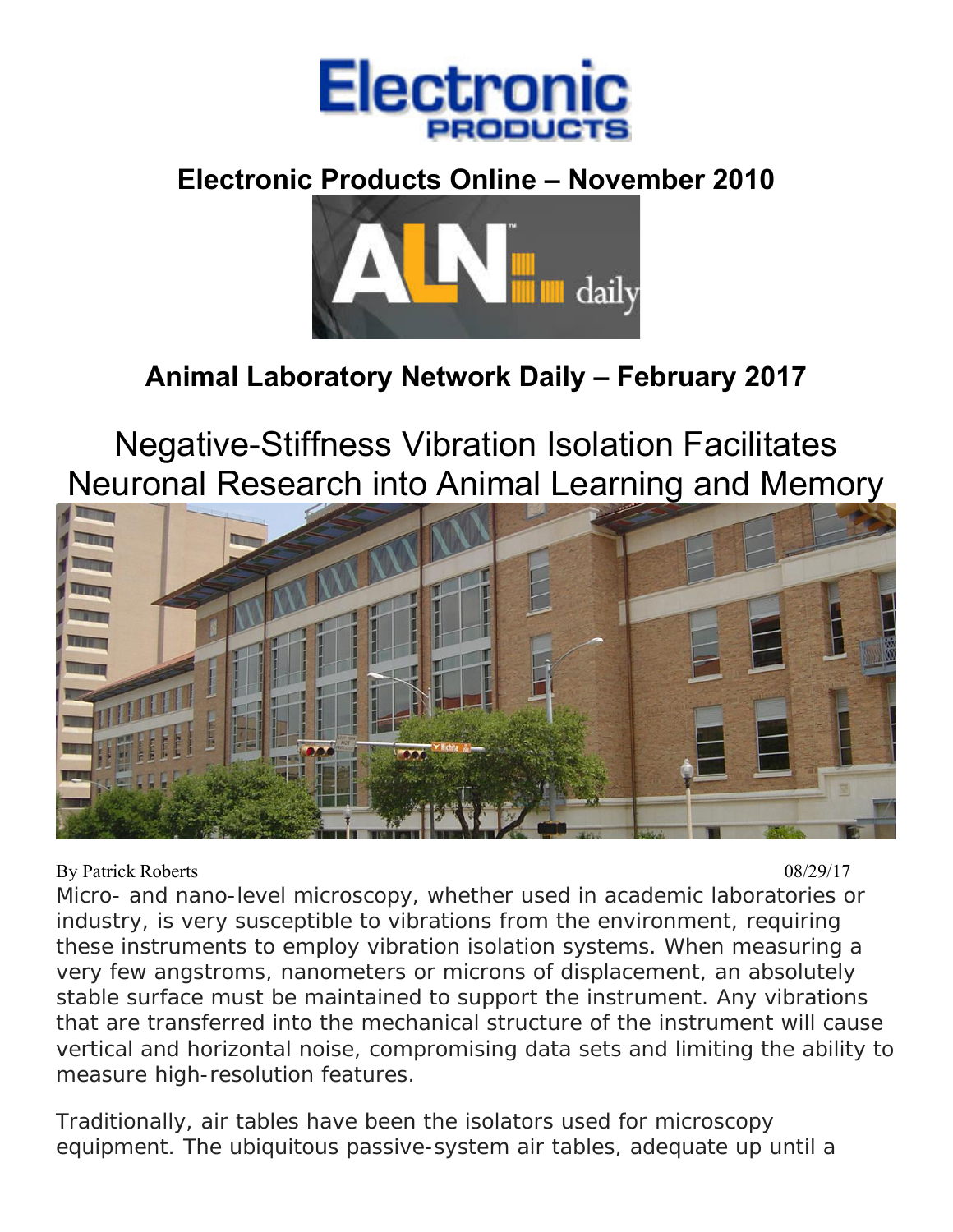decade ago, are now being seriously challenged by the need for more refined imaging requirements. Air systems, however, provide limited isolation vertically and very little isolation horizontally. Yet, high-resolution microscopy demands vibration isolation requirements that are unparalleled in both the vertical and horizontal axes. This has posed a significant challenge for many researchers.

#### **Center for Learning and Memory**

Such was the case with the Center for Learning and Memory (CLM), part of the Department of Neuroscience at the University of Texas at Austin, a multidisciplinary group studying the mechanisms governing the processes of learning and memory in animals.

Research in one of the CLM laboratories is primarily directed towards understanding the cellular and molecular mechanisms of synaptic integration and long-term plasticity of neurons in the animal medial temporal lobe. The lab focuses attention on the hippocampus, subiculum and prefrontal cortex, areas of the brain that play important roles in learning and memory. These regions are also of interest because they have a low seizure threshold, and are implicated in several forms of human epilepsy.

Neurons are electrically excitable cells that process and transmit information through electrical and chemical signals in a process known as neurotransmission, also called synaptic transmission. The fundamental process that triggers the release of neurotransmitters is the action potential, a propagating electrical signal that is generated by exploiting the electrically excitable membrane of the neuron.

These signals between neurons occur via synapses, specialized connections with other cells. Transmitter-activated channels mediate conduction across the synapses, and underlying the nerve impulses are ion channels. These are pore-forming membrane proteins whose functions include establishing a resting membrane potential, shaping action potentials and other electrical signals by gating the flow of ions across the cell membrane. They are often described as narrow, water-filled tunnels that allow only ions of a certain size and/or charge to pass through, called selective permeability.

A typical neuron possesses a cell body (soma), dendrites and an axon. Dendrites are thin structures that arise from the cell body, often extending for hundreds of micrometers and branching multiple times, giving rise to a complex dendritic tree. An axon is a special cellular extension that arises from the cell body and travels for a distance, as far as one meter in humans. The cell body of a neuron frequently gives rise to multiple dendrites.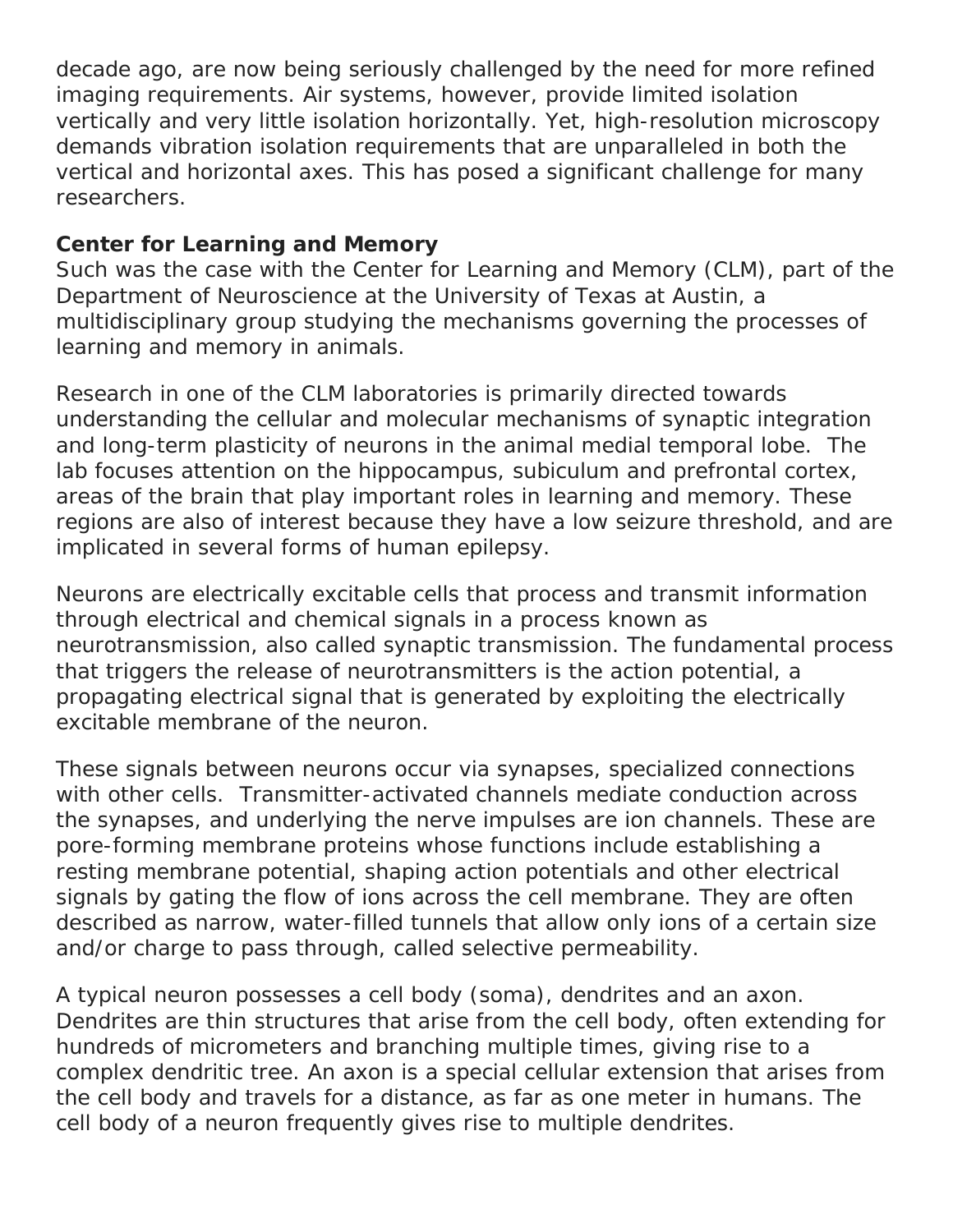One team at CLM employs quantitative electrophysiological, optical-imaging and computer-modeling techniques to study how synapses, and the dendrites they contact, change during learning.

The CLM team uses high-resolution light microscopy to identify and study dendrites that are on the order of  $1 - 2$  microns in diameter. A glass needle electrode (called a patch electrode) is positioned under the light microscope to make contact with a dendritic branch. Any significant vibrations would make this impossible.

## **Vibration Problem**

"We had always used fairly traditional air tables to dampen vibrations," said Dr. Daniel Johnston, Director, Center for Learning and Memory, at the University of Texas at Austin. "But when we moved into this building, on the fourth floor, we found that the vibrations were too severe to perform our work using the traditional air isolation table."

"The vibration frequencies were very low, and that was the problem" continued Dr. Johnston. "The sway of the building, air conditioning blowers – these were some of the causes of the low-frequency vibrations. Air tables do better at isolating the higher frequencies than they do the lower frequencies. We are working with real-time electrical measurements on a very small scale, so vibrations were a big problem for us, as they would be for anybody in this field."

This CLM team's research involves making brain slices from rodents, the cells of which, and their cell connections, are kept alive for approximately 12 hours in a preparation. Electrical stimulation is then applied to an individual neuronal cell to mimic the kinds of patterns and activity that might occur in the animal during a behavioral task. Recordings are taken from single ion channels along the cell's dendrite tree. Each neuron connects to 10,000 to 20,000 other neurons, and every time a behavioral event occurs some pattern of neurons become active. The electrical changes that take place in a single neuron, as relating to learning and behavioral patterns, are then studied and recorded in detail.

The neuronal stimulation is done with a probe, a tiny glass needle, connected to a stimulation device that outputs electrical pulses. The needle is attached to a micro-manipulator, which is a motorized mechanical device that can make very fine movements advancing the needle into a cell. With high-powered light microscopy, both the needle and the cell can be viewed, so that the needle can make precise contact with the cell. The micro-manipulator is attached to the table that the microscope is sitting upon. Any vibrations that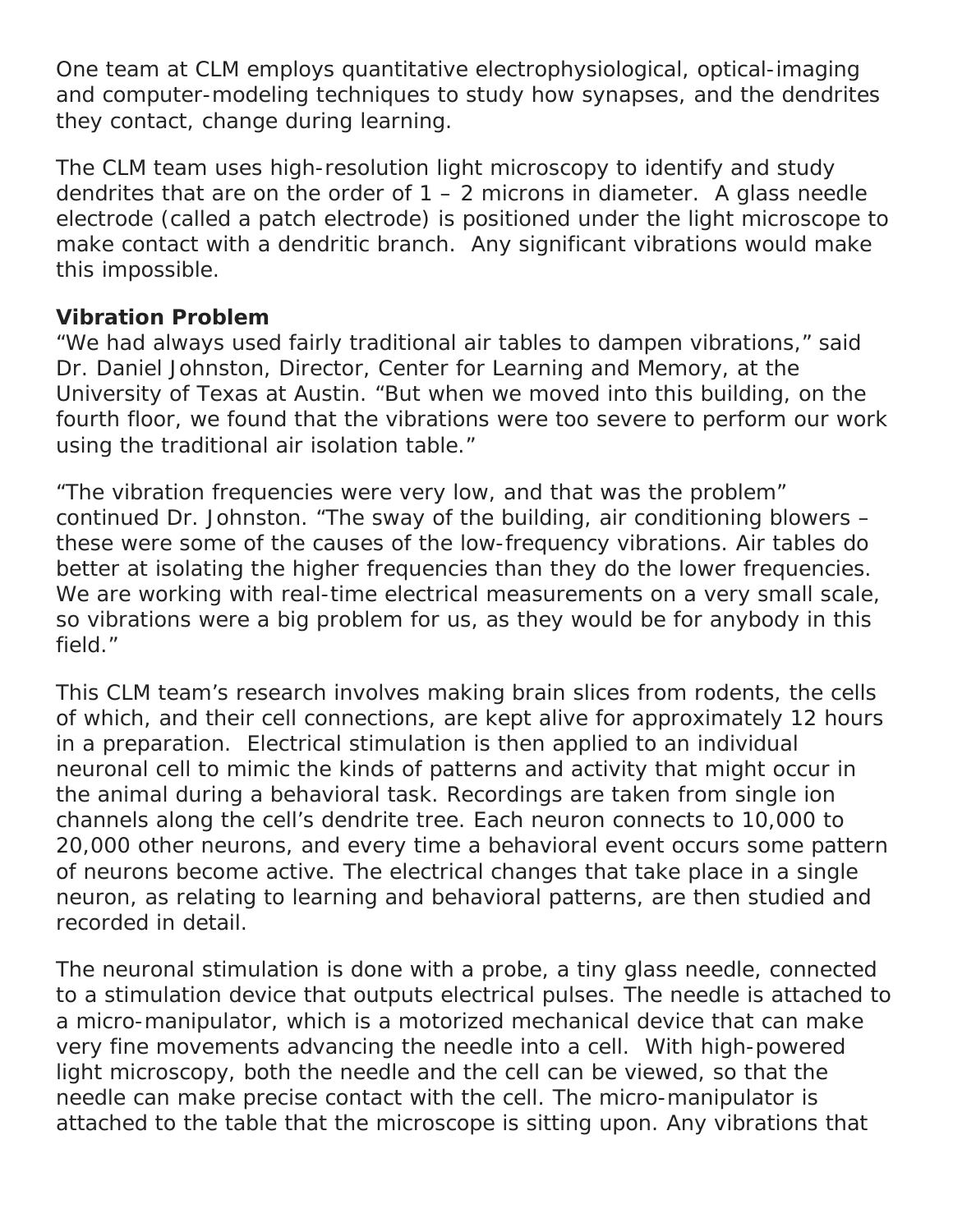come in from the building get magnified through the micro-manipulator and the protruding needle.

"Imagine having a brain slice of hundreds-of-thousands of neurons, magnified to a micron level, then bringing in a small electrical probe to touch one part of that cell," explained Dr. Johnston. "Vibration would have to be at an absolute minimum, otherwise the probe would be vibrating too much, far more than the diameter of the dendrite we are trying to touch. Without extreme measures to suppress these ambient vibrations, we would have no hope of making these micro-measurements."

#### **Vibration Isolation Solution**

The vibration isolation solution selected by this CLM team was negativestiffness vibration isolation. Because of its very high vibration isolation efficiencies, particularly at the low frequencies, negative-stiffness vibration isolation systems enable vibration-sensitive instruments to operate in severe low-frequency vibration environments that would not be practical with topperformance air tables and other vibration-mitigation technologies.

The CLM team also tested an active electronic force cancellation workstation, but chose the negative-stiffness systems because of their superior performance.

Thirteen negative-stiffness workstations were installed in the CLM laboratory to support both the microscopes and the micro-manipulators.

#### **Transmission Electron Microscope**

Another CLM research group uses a transmission electron microscope (TEM), situated on the fifth floor, to identify and study functional units smaller than 250 nm within nerve cells. Transmission electron microscopy is a technique in which a beam of electrons is transmitted through an ultra-thin specimen, interacting with the specimen as it passes through. An image is formed from the interaction of the electrons transmitted through the specimen. The image is magnified and focused onto an imaging device, such as a fluorescent screen, a layer of photographic film, or to be detected by a sensor such as a CCD camera. TEMs are capable of imaging at a significantly higher resolution than light microscopes. This enables the instrument's user to examine fine detail – even as small as a single column of atoms.

This was a very difficult vibration isolation problem. The floor vibrations in the horizontal (X/Y vectors) were out of the manufacturer's specifications in the very low frequency range of about 1.5 to 2.5 Hz. A 0.4 Hz custom negativestiffness vibration isolation floor platform was designed for CLM that brought the TEM vibrations well into the required vibration specifications.